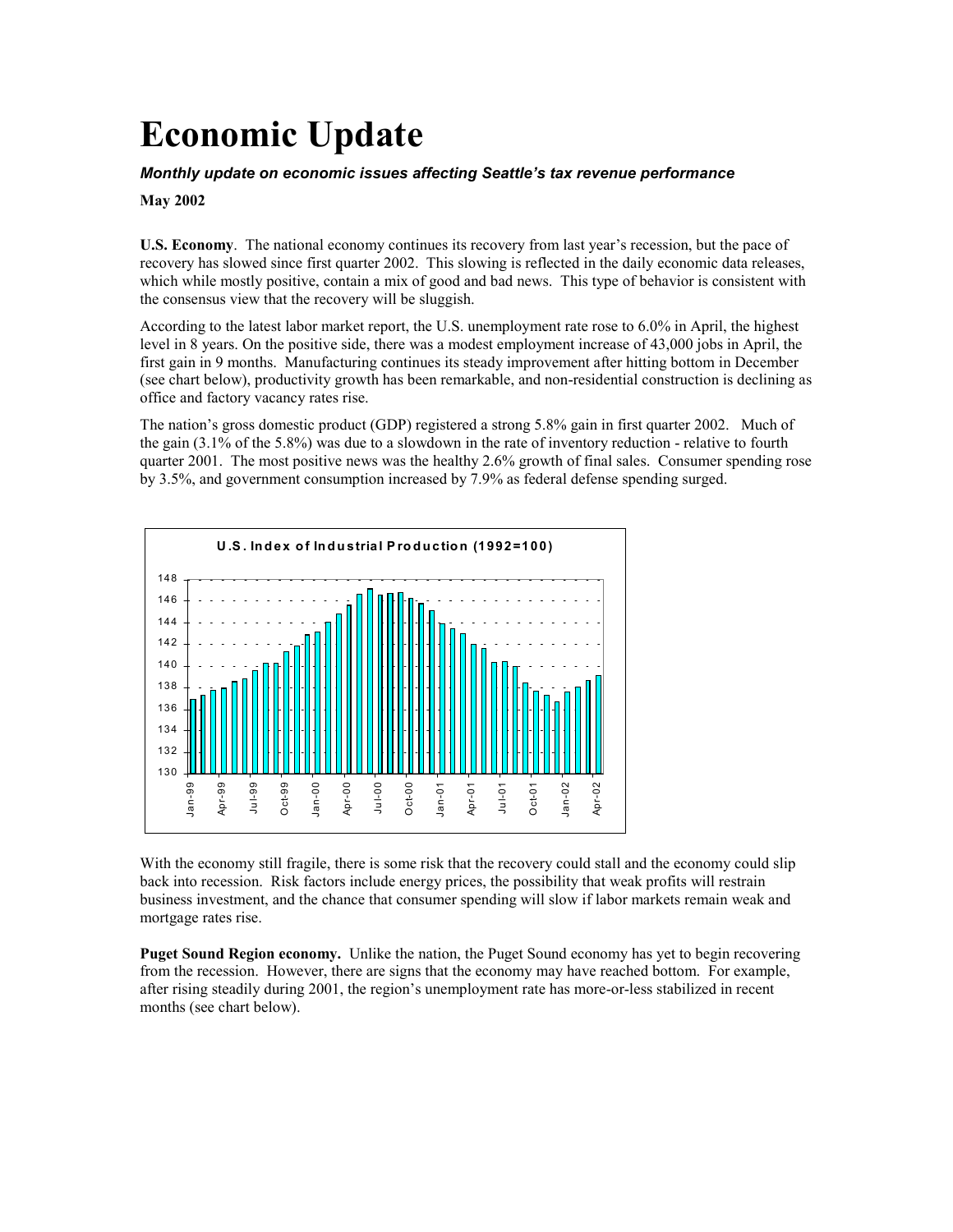

As the chart indicates, the region's economy peaked in December 2000. Since that time, the unemployment rate has risen from 3.5% to 6.5%, and the Seattle PMSA (King, Snohomish, and Island Counties) has lost 65,100 jobs (on a seasonally adjusted basis), a drop of 4.6%. With layoffs at Boeing expected to continue through at least the middle of this year, the economy is forecast to remain relatively flat during the rest of 2002, and then begin to grow in 2003.

### Monthly Cash Update

*Comparing year-to-date revenues for general fund taxes and other major revenues with adopted forecast.*

#### **CITY REVENUE**

**Year-to-date through April:** The following describes how actual 2002 collections for the most important general subfund revenues compare to the forecast that was prepared in November 2001 for the adopted budget.

Overall, actual revenue is lagging the forecast by 2.2%, although there is considerable variability among individual revenues, particularly sales tax, the private and public utilities, and courts, fines, and forfeitures.

**Retail sales tax**. Because sales tax revenue is accrued by 2 months, we have booked only 2 months of revenue for 2002. For those 2 months, revenue is down \$2.0 million, or 10.5%, from the same months in 2001. Roughly half of that drop is due to variability in the end-of-year processing of tax payments.

Recent trends in sales tax revenue growth are depicted in the top figure to the right. The figure portrays year-over-year growth rates for monthly revenue that have been smoothed by creating a 4 month moving average series (i.e., the growth rate for a given month reflects the average growth for the most recent 4 months). Growth rates have been in the –5% range for nearly a year, which represents a huge drop from most of 1999 and early 2000, when monthly growth averaged over 10%.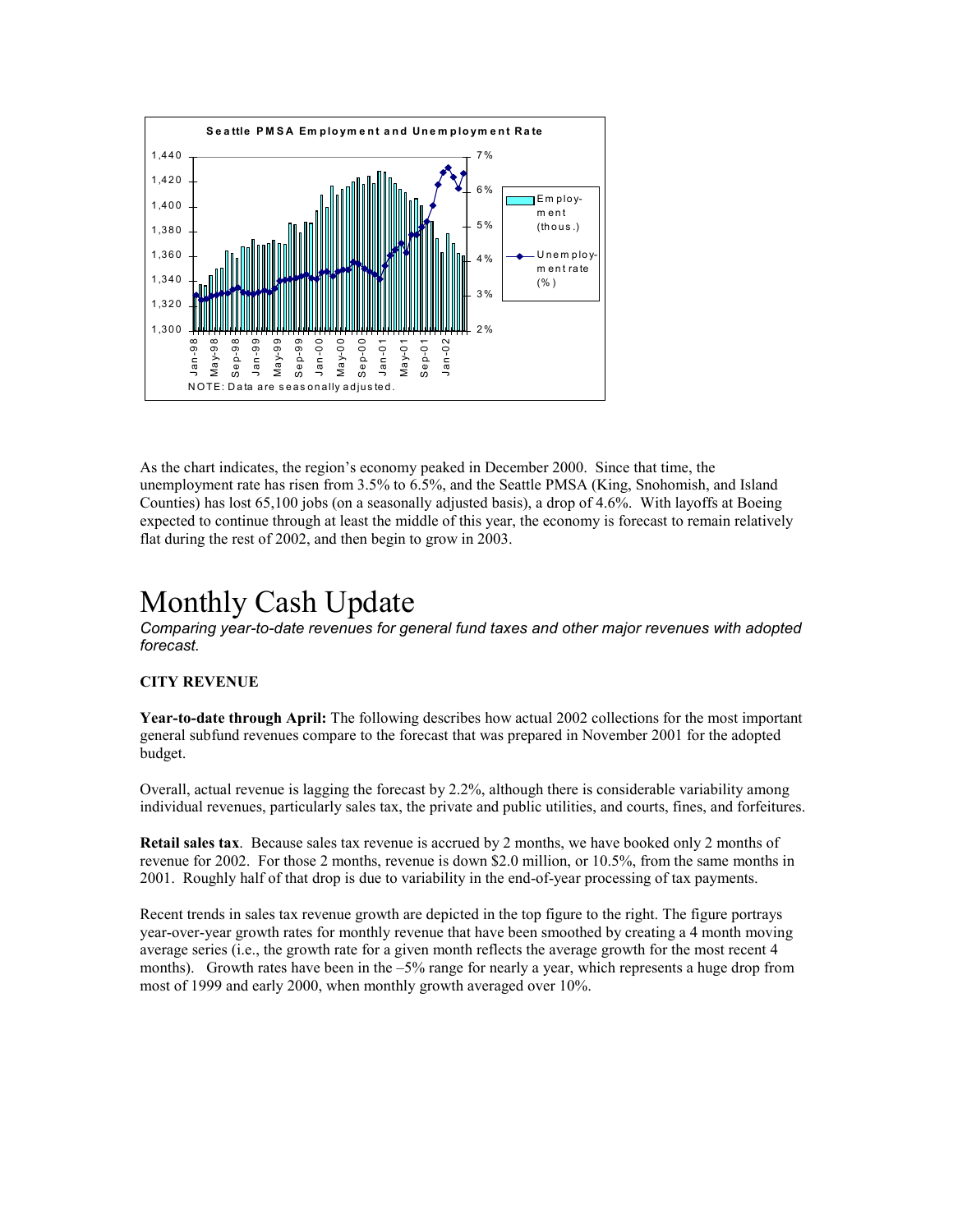

**2002 Major General Fund Revenues through April, including REET, compared to adopted budget**

|                                        | <b>YEAR TO DATE</b> |             |                   |          | <b>COMPARISON TO 2001</b> |                   |                   |
|----------------------------------------|---------------------|-------------|-------------------|----------|---------------------------|-------------------|-------------------|
|                                        | <b>Cumulative</b>   |             |                   |          | <b>Cumulative</b>         | Yr/Yr             | Yr/Yr             |
|                                        | <b>Forecast</b>     | Actual      | <b>Difference</b> | Percent  | 2001                      | <b>Difference</b> | <b>Cumulative</b> |
| <b>PROPERTY TAXES</b>                  |                     |             |                   |          |                           |                   |                   |
| General + EMS                          | 42,653,000          | 42,722,000  | 69,000            | 0.2%     | 34,061,000                | 8,661,000         | 25.4%             |
| Leasehold Excise Tax                   | 788,000             | 734,000     | $-54,000$         | $-6.9%$  | 769,000                   | $-35,000$         | -4.6%             |
| <b>REET</b>                            | 6,500,000           | 6,469,000   | $-31,000$         | $-0.5%$  | 6,420,000                 | 49,000            | 0.8%              |
| <b>RETAIL SALES TAX</b>                |                     |             |                   |          |                           |                   |                   |
| General                                | 17,546,000          | 16,677,000  | $-869,000$        | $-5.0%$  | 18,635,000                | $-1,958,000$      | $-10.5%$          |
| Criminal Justice                       | 1,698,000           | 1,563,000   | $-135,000$        | $-8.0%$  | 1,777,000                 | $-214,000$        | $-12.0%$          |
| <b>BUSINESS TAXES AND OTHER</b>        |                     |             |                   |          |                           |                   |                   |
| <b>Business and Occupation</b>         | 5,216,000           | 5,357,000   | 141,000           | 2.7%     | 7,855,000                 | $-2,498,000$      | $-31.8%$          |
| Utilities - City Light                 | 8,539,000           | 8,998,000   | 459,000           | 5.4%     | 7,335,000                 | 1,663,000         | 22.7%             |
| Utilities - City Water                 | 1,472,000           | 1,258,000   | $-214,000$        | $-14.5%$ | 1,250,000                 | 8,000             | 0.6%              |
| Utilities - City Drainage/Waste Water  | 2,973,000           | 2,460,000   | $-513,000$        | $-17.3%$ | 2,536,000                 | $-76,000$         | $-3.0\%$          |
| Utilities - City Solid Waste & Garbage | 2,001,000           | 1,909,000   | $-92,000$         | $-4.6%$  | 2,019,000                 | $-110,000$        | -5.4%             |
| Utilities - Cable Television           | 1,862,000           | 1,934,000   | 72,000            | 3.9%     | 2,028,000                 | $-94,000$         | -4.6%             |
| Utilities - Telephone                  | 8,316,000           | 7,410,000   | $-906,000$        | $-10.9%$ | 7,582,000                 | $-172,000$        | $-2.3%$           |
| Utilities - Private Energy             | 3,267,000           | 4,056,000   | 789,000           | 24.2%    | 3,761,000                 | 295,000           | 7.8%              |
| <b>Admission Tax</b>                   | 1,320,000           | 1.477.000   | 157.000           | 11.9%    | 1,739,000                 | $-262,000$        | $-15.1%$          |
| <b>Court Fines and Forfeitures</b>     | 5,858,000           | 4,827,000   | $-1,031,000$      | $-17.6%$ | 5,150,000                 | $-323,000$        | $-6.3%$           |
| Interest Income                        | 877,000             | 752,000     | $-125,000$        | $-14.3%$ | 919,000                   | $-167,000$        | $-18.2%$          |
| <b>Parking Meters</b>                  | 3,194,000           | 3,083,000   | $-111,000$        | $-3.5%$  | 3,170,000                 | $-87,000$         | $-2.7%$           |
| Misc. Revenues                         | 1,711,000           | 1,513,000   | $-198,000$        | $-11.6%$ | 1,683,000                 | $-170,000$        | $-10.1%$          |
| TOTAL, Selected Non-Tax Rev.           | 115,791,000         | 113,199,000 | $-2,592,000$      | $-2.2%$  | 108,689,000               | 4,510,000         | 4.1%              |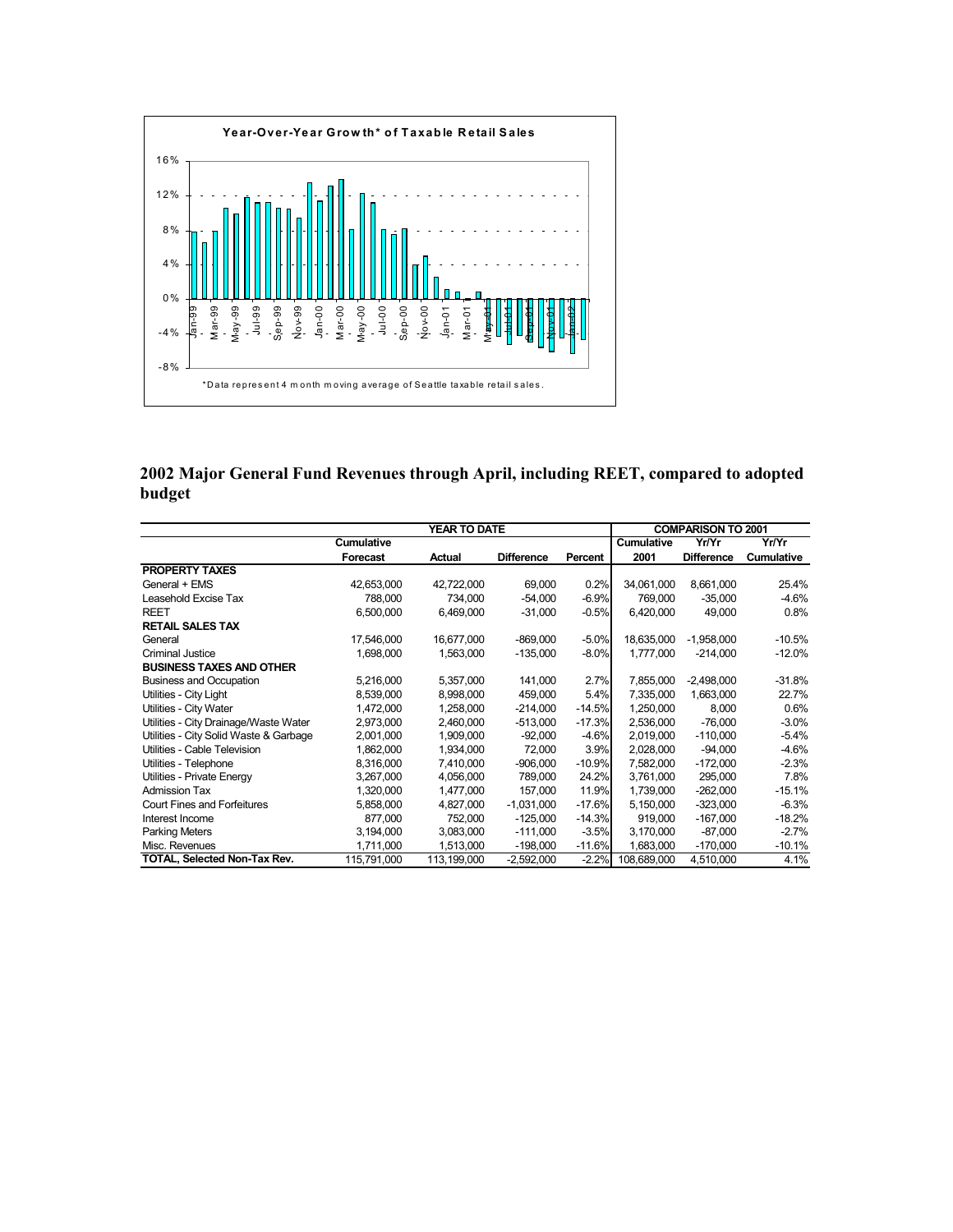## Recessions – Past and Present

*How does the latest recession compare to other recent recessions?*

#### **SPECIAL TOPIC: RECESSIONS**

 $\overline{a}$ 

A recession is a significant and broad-based decline in economic activity. More precisely, a recession is a period of significant decline in total output, income, employment, and trade, usually lasting from 6 months to a year, and marked by widespread contractions in many sectors of the economy. Since the end of World War II, the U.S. economy has experienced 10 recessions; their average length was 11 months.

Each recession has its own unique characteristics in terms of its causes, length, severity, and the specific sectors of the economy that see the sharpest decline. The impact of a national recession on the different regions of the country varies depending on the character of the recession. A recession characterized by a steep drop in durable goods manufacturing activity will have a different regional impact than one distinguished by a downturn in the financial sector.

**Analysis of the last 3 recessions**. The analysis here focuses on the last 3 recessions: the 1981-82, 1990-91 and 2001 recessions. The 1981-82 recession, one of the longest and most severe recessions of the post-war period, was caused in large part by tight money policies implemented by the Federal Reserve Board to bring an end to the high inflation of the 1970s decade. Rising interest rates and the Gulf War helped to precipitate the relatively mild 1990-91 recession. The even more mild recession of 2001 had among its causes the deflation of the late 1990s stock market bubble and a steep fall-off in business investment.

We use two measures to analyze each recession's impact: employment change and the unemployment rate. Employment change is good indicator of the magnitude of the decline in economic activity that occurs during a recession.<sup>1</sup> However, a recession's impact on households and businesses depends not only the size of the economic decline, but also on how bad conditions become during a recession. This is reflected in such measures as the unemployment rate and number of business failures. A key determinant of how bad conditions become during a recession is the health of the economy when the recession begins. If the economy is already weak when the recession starts, impacts will be far worse than if the economy is healthy before it moves into recession.

During the recession of 1981-82, U.S. employment fell by 2.9% and the nation's unemployment rate rose to 10.7%, the highest level of the post-war period. One reason that the 1981-82 recession was so severe is that the economy was already weak when the recession began, because it had not had time to recover from a prior recession in January-July 1980. Conditions in the Puget Sound Region mirrored national conditions, though job loss was somewhat higher here (-3.4%) and the local unemployment rate reached 11.0%.

<sup>&</sup>lt;sup>1</sup> There is no measure of output (i.e., something that would be comparable to gross domestic product) available at the regional level.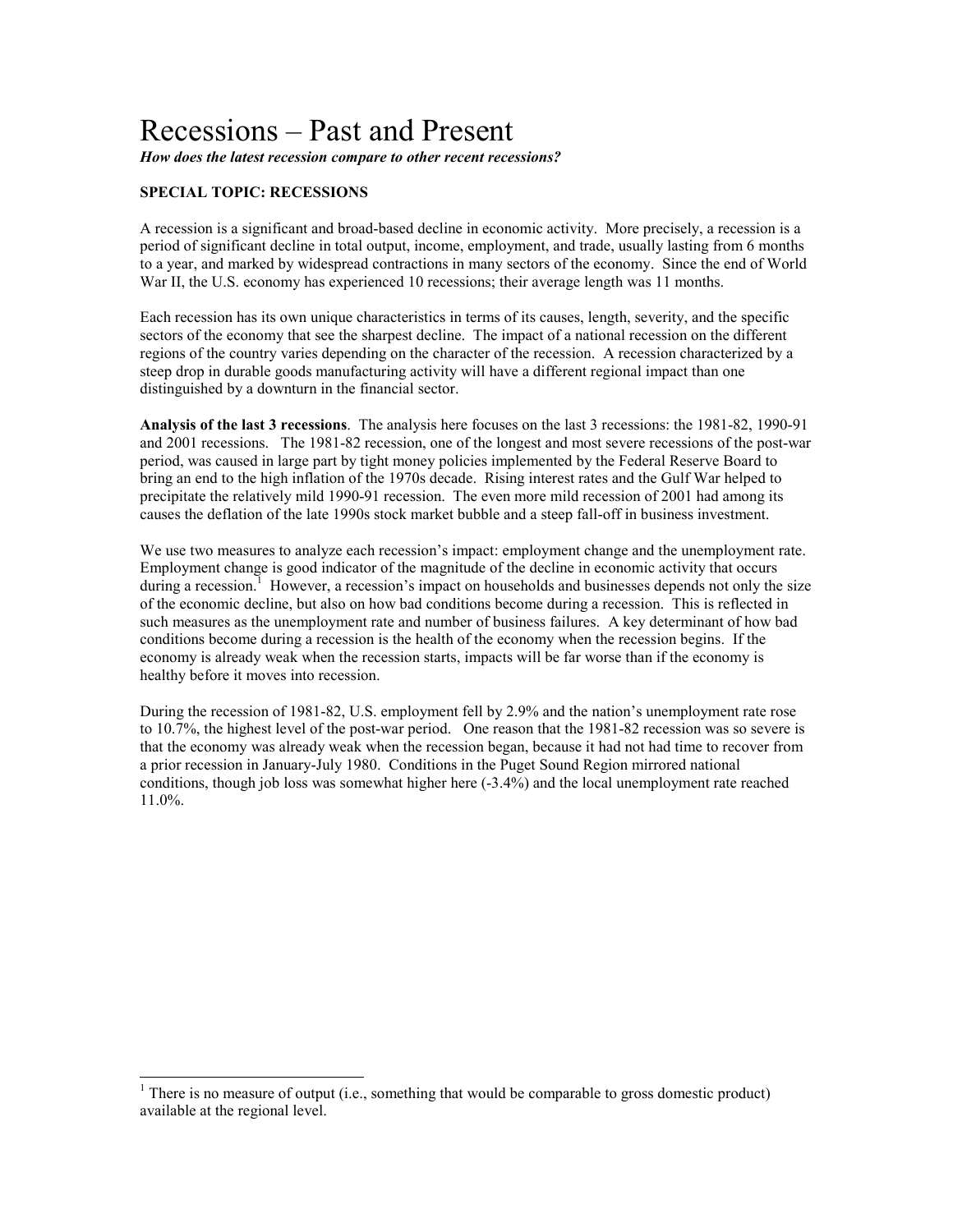

During the mild recession of 1990-91, which saw U.S. employment decline by 1.5%, the Puget Sound Region was relatively untouched. With local employment falling by only 0.7%, many economists argue there was no recession in the region. A key reason for the local economy's strong performance was the fact that Boeing employment remained relatively stable during 1990 and 1991.

#### **Peak Unemployment Rate during Recession**

| Recession | U.S.     | <b>Puget Sound Region</b> |
|-----------|----------|---------------------------|
| 1981-82   | $10.7\%$ | $11.0\%$                  |
| 1990-91   | 7.6%     | $7.2\%$                   |
| 2001      | $6.0\%$  | 69%                       |

Although an official end to the 2001 recession has not yet been decreed, the recession appears to have ended sometime toward the end of 2001 or early in 2002. At the national level, the recession was very mild. Employment declined by 1.0% from peak-to-trough, and the unemployment rate is not expected to rise above the April 2002 rate of 6.0%.

Locally, the recession has been far from mild. Characteristics of the national recession included a stock market drop, a slowdown in the technology sector, the collapse of the dotcoms, and a major drop in air travel following the September 11 attacks. All of these factors have hit the Puget Sound Region hard, given the region's specialization in technology industries, including dotcoms, and the fact that it's the home of Boeing's production facilities for commercial airliners.

In the Puget Sound Region (King, Snohomish, Pierce, and Kitsap Counties), peak-to-trough job loss during the current recession is expected to reach  $-3.7\%$ , with employment hitting bottom during  $2<sup>nd</sup>$  quarter 2002. This is a steeper decline than that of 1981-82. On the positive side, the unemployment rate is expected to peak at a relatively modest 6.9%. This relatively low unemployment rate reflects the region's very low level of unemployment entering the recession, and the fact that low unemployment elsewhere in the nation enables job seekers to find work outside of the region if they so choose.

**How City of Seattle revenue is affected by recessions.** City of Seattle revenue is strongly affected by the ups and downs of the business cycle. The retail sales and B&O taxes are dependent upon the value of retail transactions and the gross income of Seattle businesses, respectively. Other taxes, such as utility taxes, are also influenced by economic conditions.